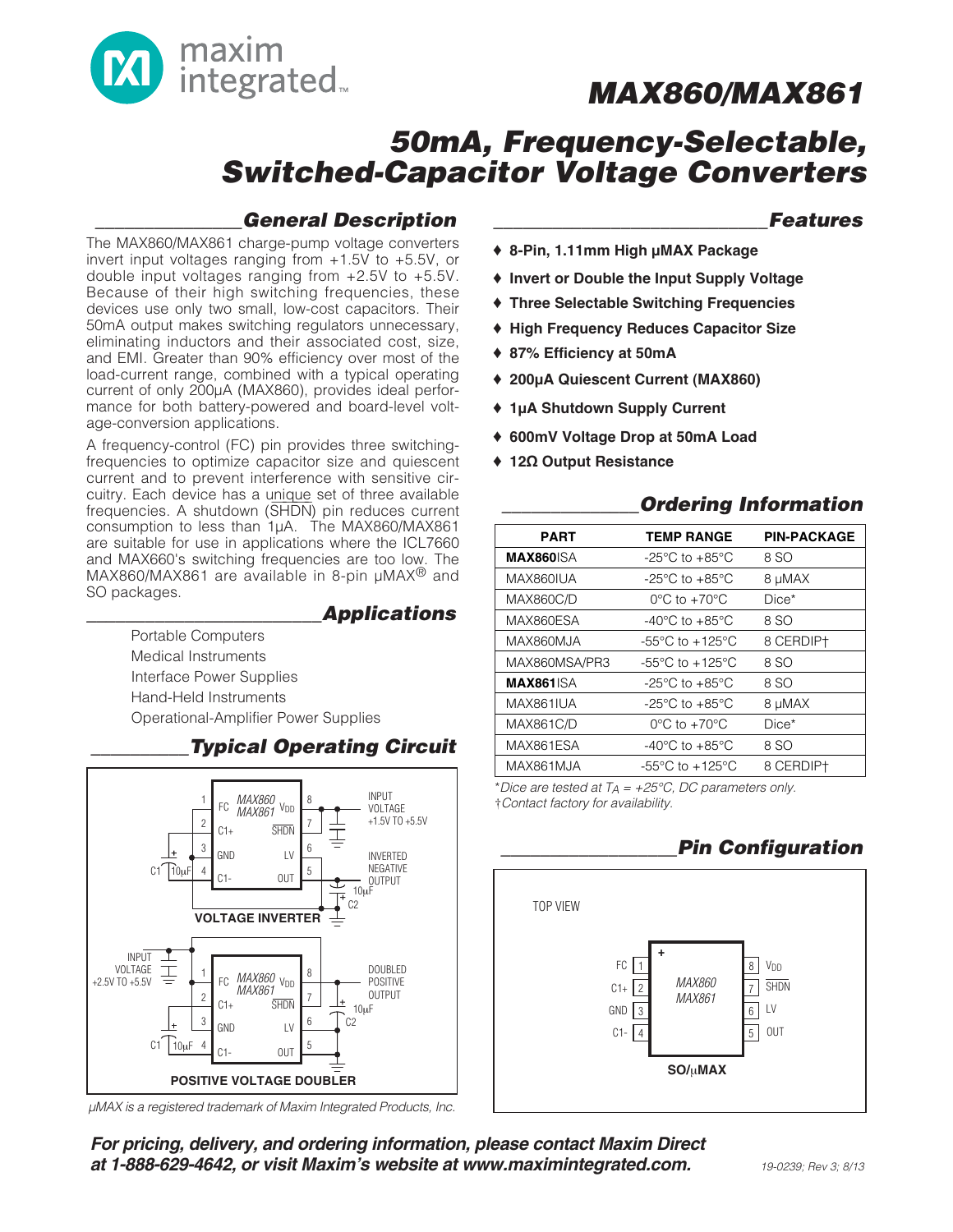## **50mA, Frequency-Selectable, Switched-Capacitor Voltage Converters**

### **ABSOLUTE MAXIMUM RATINGS**

|                                                     | to $(VDD + 0.3V)$ |
|-----------------------------------------------------|-------------------|
|                                                     |                   |
|                                                     |                   |
| Continuous Power Dissipation $(T_A = +70^{\circ}C)$ |                   |
| SO (derate 5.88mW/°C above +70°C)471mW              |                   |
| uMAX (derate 4.2mW/°C above +70°C) 362mW            |                   |
| CERDIP (derate 8.00mW/°C above +70°C)640mW          |                   |

Operating Temperature Ranges

| Lead Temperature (soldering, 10s)+300°C |  |
|-----------------------------------------|--|
|                                         |  |
|                                         |  |

**Note 1:** OUT may be shorted to GND for 1sec without damage, but shorting OUT to V<sub>DD</sub> may damage the device and should be avoided. Also, for temperatures above +85°C, OUT must not be shorted to GND or V<sub>DD</sub>, even instantaneously, or device damage may result.

Stresses beyond those listed under "Absolute Maximum Ratings" may cause permanent damage to the device. These are stress ratings only, and functional operation of the device at these or any other conditions beyond those indicated in the operational sections of the specifications is not implied. Exposure to absolute maximum rating conditions for extended periods may affect device reliability.

### **ELECTRICAL CHARACTERISTICS**

(Typical Operating Circuit (Inverter), V<sub>DD</sub> = +5V, SHDN= V<sub>DD</sub>, FC = LV = GND, C1 = C2 = 10µF (Note 2), TA = T<sub>MIN</sub> to T<sub>MAX</sub>, unless otherwise noted. Typical values are at  $TA = +25^{\circ}C$ .)

| <b>PARAMETER</b>                   | <b>SYMBOL</b>         | <b>CONDITIONS</b>                                   |                      | <b>MIN</b> | <b>TYP</b> | <b>MAX</b> | <b>UNITS</b> |
|------------------------------------|-----------------------|-----------------------------------------------------|----------------------|------------|------------|------------|--------------|
| <b>Supply Voltage</b>              | <b>V<sub>DD</sub></b> | $R_L = 1k\Omega$                                    | Inverter, $LV = GND$ | 1.5        |            | 5.5        | $\vee$       |
|                                    |                       |                                                     | Doubler, LV = OUT    | 2.5        |            | 5.5        |              |
|                                    |                       |                                                     | $FC = V_{DD} = 5V$   |            | 0.2        | 0.3        |              |
|                                    |                       | <b>MAX860I/E</b>                                    | $FC = VDD = 3V$      |            | 0.07       |            |              |
|                                    |                       |                                                     | $FC = GND$           |            | 0.6        | 1.0        |              |
|                                    |                       |                                                     | $FC = OUT$           |            | 1.4        | 2.5        |              |
|                                    |                       |                                                     | $FC = VDD$           |            |            | 0.4        |              |
|                                    |                       | MAX860M                                             | $FC = GND$           |            |            | 1.3        | mA           |
| No-Load Supply Current<br>(Note 3) | IDD                   |                                                     | $FC = OUT$           |            |            | 3.3        |              |
|                                    |                       | MAX861I/E                                           | $FC = VDD$           |            | 0.3        | 0.4        |              |
|                                    |                       |                                                     | $FC = GND$           |            | 1.1        | 2.0        |              |
|                                    |                       |                                                     | $FC = OUT$           |            | 2.5        | 5.0        |              |
|                                    |                       | <b>MAX861M</b>                                      | $FC = VDD$           |            |            | 0.5        |              |
|                                    |                       |                                                     | $FC = GND$           |            |            | 2.6        |              |
|                                    |                       |                                                     | $FC = OUT$           |            |            | 6.5        |              |
| Output Current                     | <b>IOUT</b>           | $V_{DD} = 5V$ , $V_{OUT}$ more negative than -3.75V |                      | 50         | 100        |            | mA           |
|                                    |                       | $VDD = 3V$ , $VOUT$ more negative than -2.5V        |                      | 10         | 30         |            |              |
| <b>Output Resistance</b>           |                       | $I_L = 50mA$                                        |                      |            | 12         | 25         | $\Omega$     |
| (Note 4)                           | ROUT                  | $I_L = 10mA$ , $V_{DD} = 2V$                        |                      |            | 20         | 35         |              |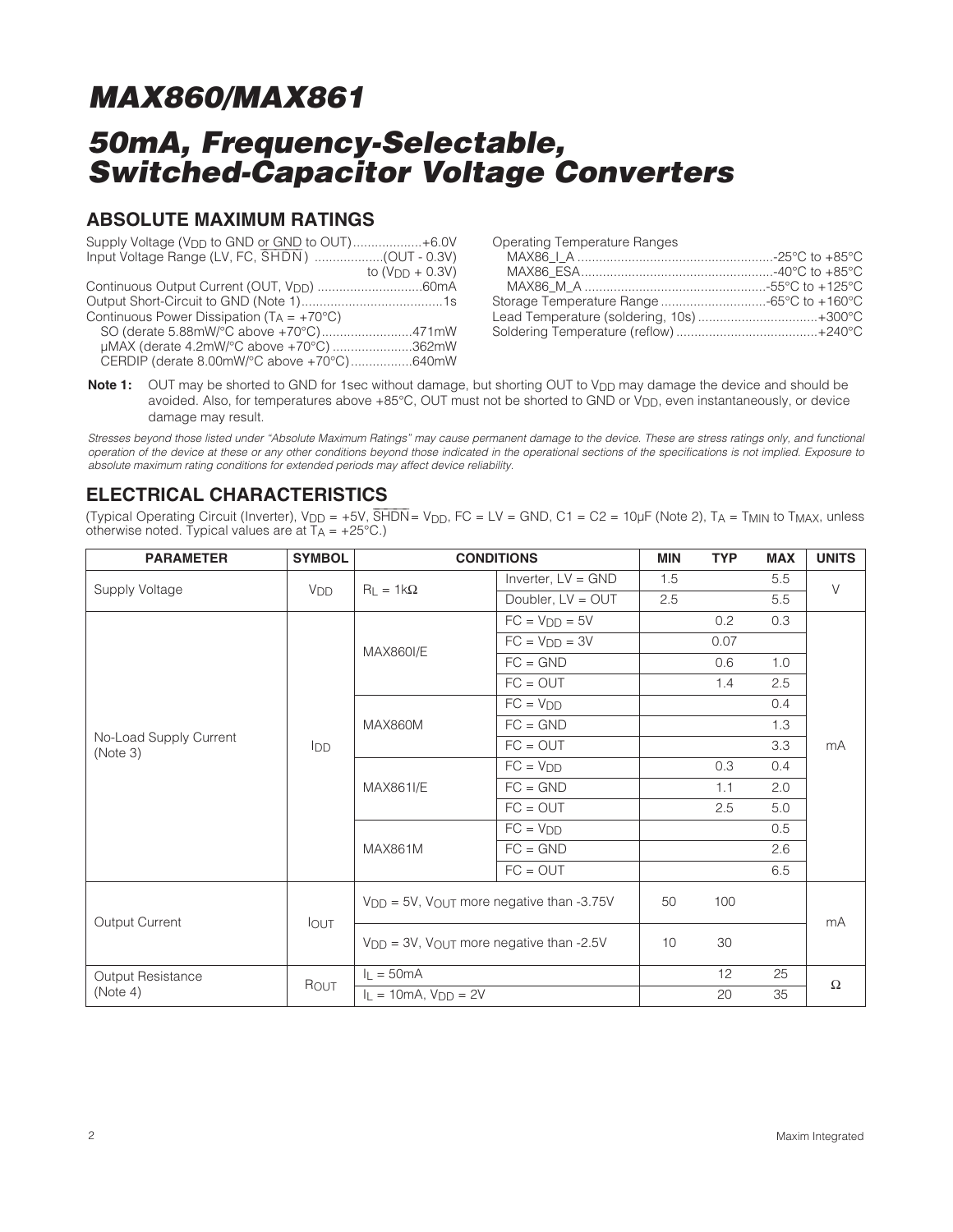## **50mA, Frequency-Selectable, Switched-Capacitor Voltage Converters**

### **ELECTRICAL CHARACTERISTICS (continued)**

(Typical Operating Circuit (Inverter),  $V_{DD} = +5V$ ,  $\overline{SHDN} = V_{DD}$ , FC = LV = GND, C1 = C2 = 10µF (Note 2), TA = TMIN to TMAX, unless otherwise noted. Typical values are at  $TA = +25^{\circ}C$ .)

| <b>PARAMETER</b>                     | <b>SYMBOL</b>                                                                       |                                 | <b>CONDITIONS</b>                        | <b>MIN</b> | <b>TYP</b> | <b>MAX</b> | <b>UNITS</b> |
|--------------------------------------|-------------------------------------------------------------------------------------|---------------------------------|------------------------------------------|------------|------------|------------|--------------|
|                                      |                                                                                     |                                 | $FC = VDD$                               | 3          | 6          |            |              |
|                                      |                                                                                     | <b>MAX860</b>                   | $FC = GND$                               | 30         | 50         |            |              |
| Switching Frequency                  | $f_S$                                                                               |                                 | $FC = OUT$                               | 80         | 130        |            | kHz          |
| (Note 5)                             |                                                                                     |                                 | $FC = VDD$                               | 8          | 13         |            |              |
|                                      |                                                                                     | MAX861                          | $FC = GND$                               | 60         | 100        |            |              |
|                                      |                                                                                     |                                 | $FC = OUT$                               | 160        | 250        |            |              |
| FC Current (from V <sub>DD</sub> )   | <b>IFC</b>                                                                          | FC < 4V                         |                                          |            | $-2$       | $-4$       | μA           |
| Power Efficiency (Note 6)            |                                                                                     | MAX860,<br>$FC = VDD$           | $R_1 = 2k\Omega$ from $VDD$<br>to OUT    | 93         | 96         |            | $\%$         |
|                                      |                                                                                     |                                 | $R_L = 1k\Omega$ from OUT<br>to GND      | 90         | 93         |            |              |
|                                      |                                                                                     | MAX861,<br>$FC = VDD$           | $R_L = 2k\Omega$ from $V_{DD}$<br>to OUT | 93         | 96         |            |              |
|                                      |                                                                                     |                                 | $R_L = 1k\Omega$ from OUT<br>to GND      | 88         | 92         |            |              |
|                                      | $MAX860/MAX861$ , $FC = VDD$ ,<br>$I_L = 50 \text{mA}$ to GND, $C1 = C2 = 68 \mu F$ |                                 |                                          | 87         |            |            |              |
| <b>Voltage-Conversion Efficiency</b> |                                                                                     | No load                         |                                          | 99         | 99.9       |            | $\%$         |
| <b>SHDN</b> Threshold                | V <sub>IH</sub>                                                                     | $LV = GND$                      |                                          | 1.2        |            |            | $\vee$       |
|                                      | $V_{\mathsf{IL}}$                                                                   |                                 |                                          |            |            | 0.3        |              |
| Shutdown Supply Current              |                                                                                     | $\overline{\text{SHDN}}$ < 0.3V | MAX86_I/E                                |            |            | 1.         | μA           |
|                                      |                                                                                     |                                 | MAX86_M                                  |            |            | 10         |              |
| Time to Exit Shutdown                |                                                                                     | No load, $V_{OUT} = -4V$        |                                          |            | 500        |            | $\mu s$      |

**Note 2:** C1 and C2 are low-ESR (<0.2Ω) aluminum electrolytics. Capacitor ESR adds to the circuit's output resistance. Using capacitors with higher ESR may reduce output voltage and efficiency.

**Note 3:** MAX860/MAX861 may draw high supply current during startup, up to the minimum operating supply voltage. To guarantee proper startup, the input supply must be capable of delivering 90mA more than the maximum load current.

**Note 4:** Specified output resistance includes the effect of the 0.2Ω ESR of the test circuit's capacitors.

**Note 5:** The switches are driven directly at the oscillator frequency, without any division.

**Note 6:** At lowest frequencies, using 10µF capacitors gives worse efficiency figures than using the recommended capacitor values in Table 3, due to larger  $1/(f_s \times C1)$  term in ROUT.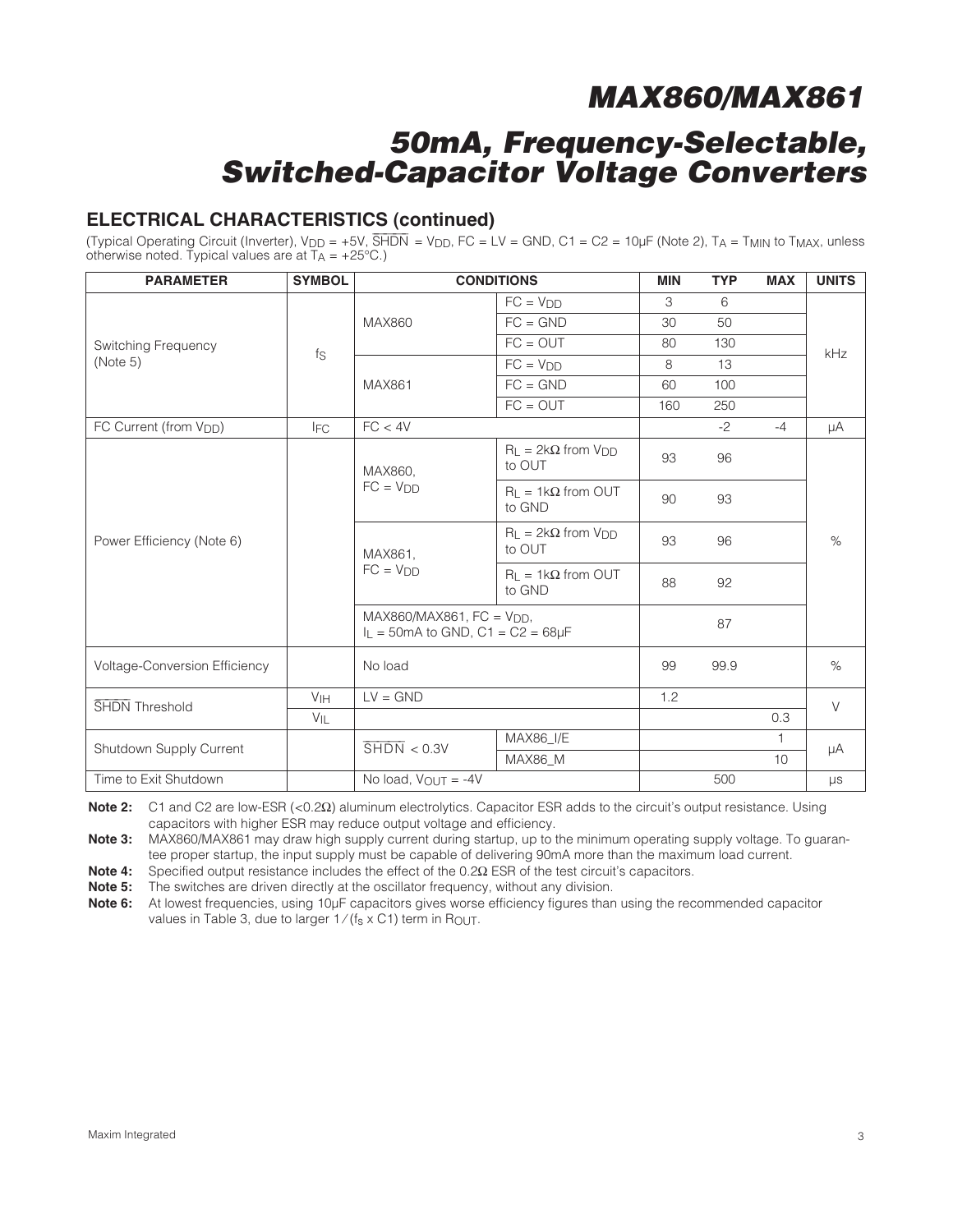## **MAX860/MAX861 50mA, Frequency-Selectable, Switched-Capacitor Voltage Converters**

### **\_\_\_\_\_\_\_\_\_\_\_\_\_\_\_\_\_\_\_\_\_\_\_\_\_\_\_\_\_\_\_\_\_\_\_\_\_\_\_\_\_\_Typical Operating Characteristics**

(All curves generated using the inverter circuit shown in the *Typical Operating Circuits* with LV = GND and  $Ta = +25^{\circ}C$ , unless otherwise noted. Test results also valid for doubler mode with LV = OUT and  $T_A = +25^{\circ}$ C. All capacitor values used are those recommended in Table 3, unless otherwise noted. The output resistance curves represent the resistance of the device itself, which is R<sub>O</sub> in the equation for R<sub>OUT</sub> shown in the *Capacitor Selection* section.)



4 Maxim Integrated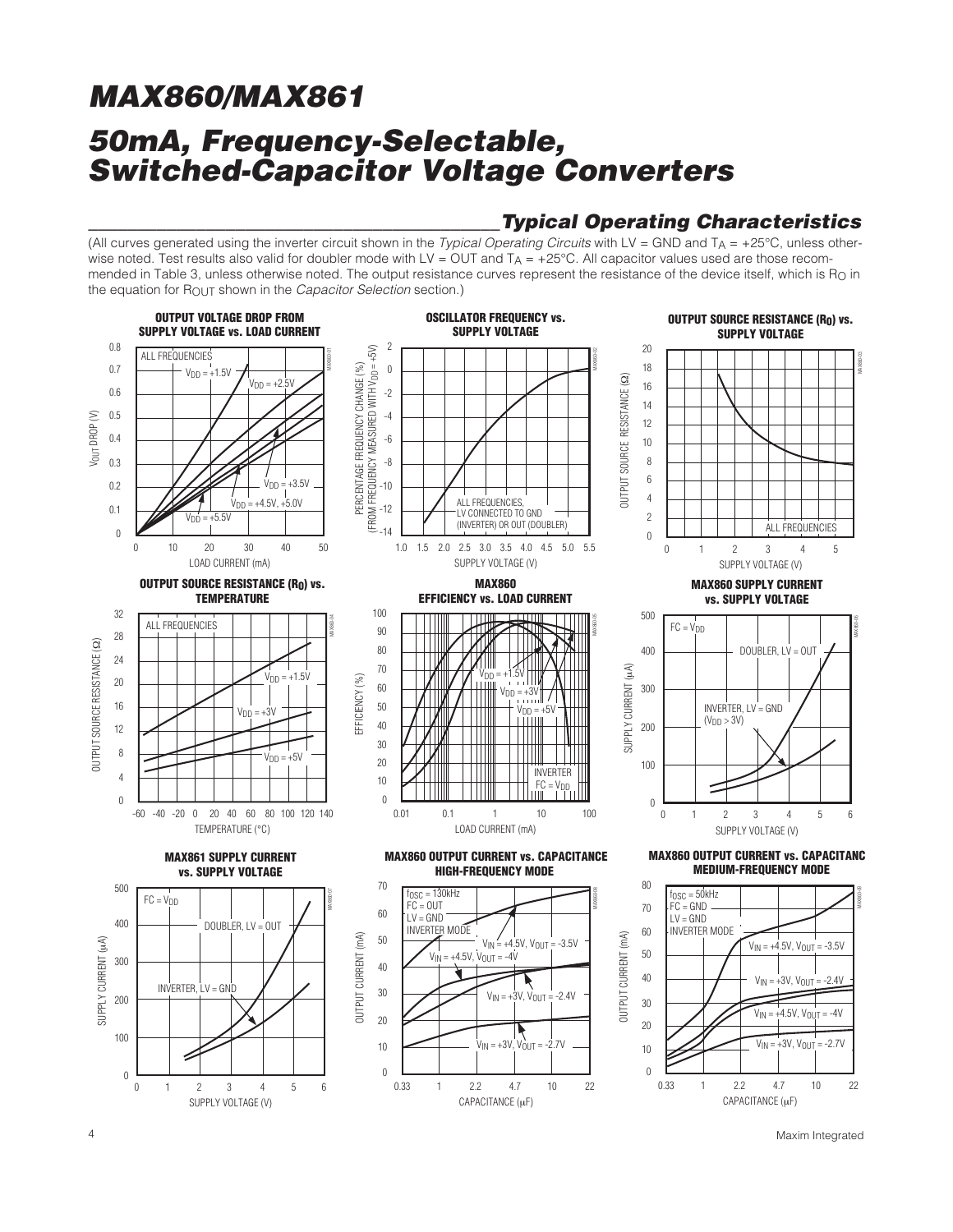## **50mA, Frequency-Selectable, Switched-Capacitor Voltage Converters**

### **\_\_\_\_\_\_\_\_\_\_\_\_\_\_\_\_\_\_\_\_\_\_\_\_\_\_\_\_Typical Operating Characteristics (continued)**

(All curves generated using the inverter circuit shown in the Typical Operating Circuits with LV = GND and  $T_A = +25^{\circ}$ C, unless otherwise noted. Test results also valid for doubler mode with LV =  $OUT$  and  $T_A$  = +25°C. All capacitor values used are those recommended in Table 3, unless otherwise noted. The output resistance curves represent the resistance of the device itself, which is  $R<sub>O</sub>$  in the equation for ROUT shown in the Capacitor Selection section.)



### **\_\_\_\_\_\_\_\_\_\_\_\_\_\_\_\_\_\_\_\_\_\_\_\_\_\_\_\_\_\_\_\_\_\_\_\_\_\_\_\_\_\_\_\_\_\_\_\_\_\_\_\_\_\_\_\_\_\_\_\_\_\_Pin Description**

| <b>PIN</b>    | <b>NAME</b>           | <b>FUNCTION</b>                                                                                                  |                                                                                                          |  |  |
|---------------|-----------------------|------------------------------------------------------------------------------------------------------------------|----------------------------------------------------------------------------------------------------------|--|--|
|               |                       | <b>INVERTER</b>                                                                                                  | <b>DOUBLER</b>                                                                                           |  |  |
|               | FC.                   | Frequency Control, see Table 1                                                                                   | Frequency Control, see Table 1                                                                           |  |  |
| $\mathcal{P}$ | $C1+$                 | Flying-Capacitor Positive Terminal                                                                               | Flying-Capacitor Positive Terminal                                                                       |  |  |
| 3             | <b>GND</b>            | Ground                                                                                                           | Positive Input Supply                                                                                    |  |  |
| 4             | $C1-$                 | Flying-Capacitor Negative Terminal                                                                               | Flying-Capacitor Negative Terminal                                                                       |  |  |
| 5             | <b>OUT</b>            | <b>Negative Output</b>                                                                                           | Ground                                                                                                   |  |  |
| 6             | LV                    | Low-Voltage-Operation Input. Connect to GND.                                                                     | Low-Voltage-Operation Input. Connect to OUT.                                                             |  |  |
|               | <b>SHDN</b>           | Active-Low Shutdown Input. Connect to V <sub>DD</sub> if not<br>used. Connect to GND to disable the charge pump. | Active-Low Shutdown Input. Connect to GND pin if not<br>used. Connect to OUT to disable the charge pump. |  |  |
| 8             | <b>V<sub>DD</sub></b> | Positive Input Supply                                                                                            | Doubled Positive Output                                                                                  |  |  |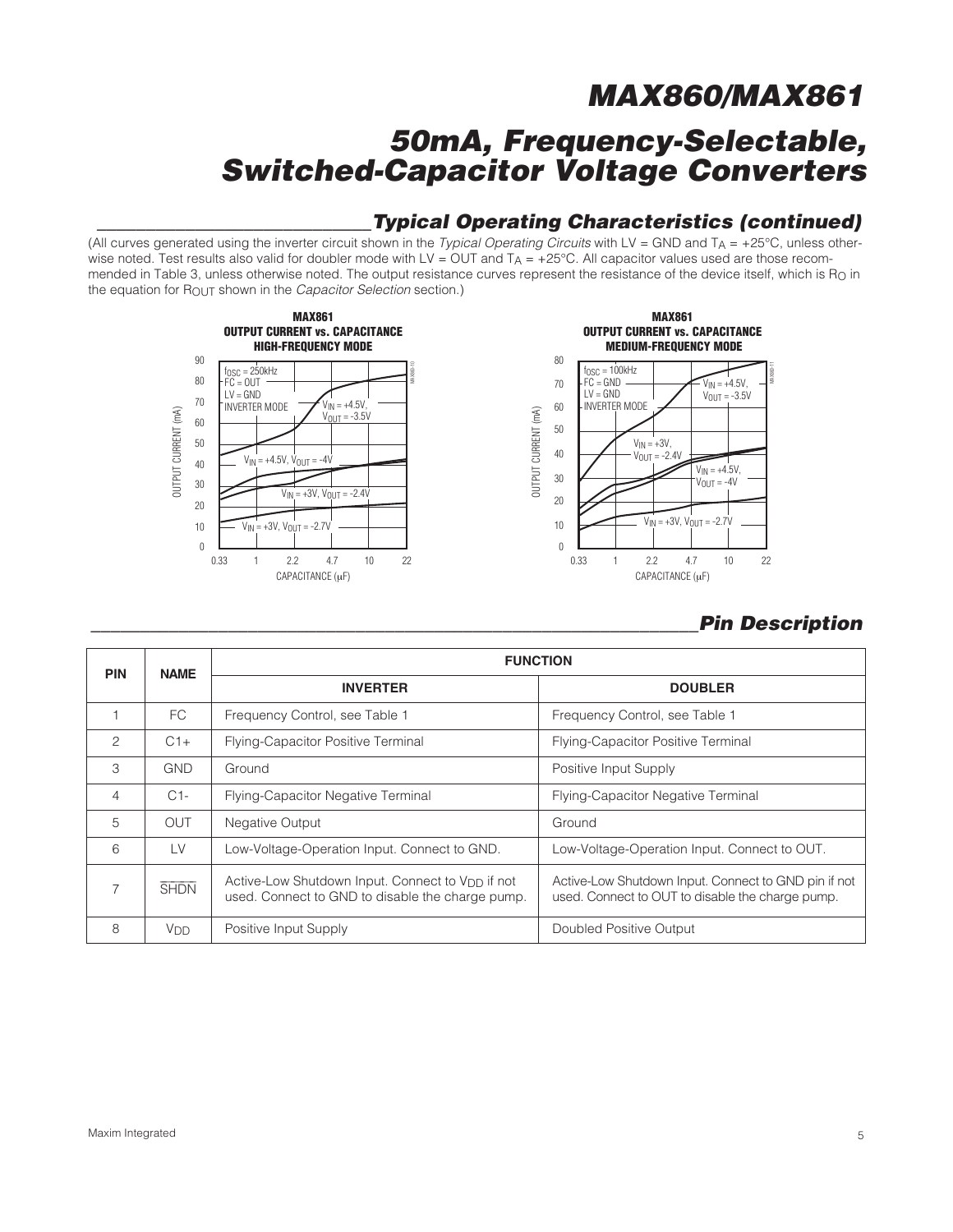## **50mA, Frequency-Selectable, Switched-Capacitor Voltage Converters**

### **\_\_\_\_\_\_\_\_\_\_\_\_\_\_\_Detailed Description**

The MAX860/MAX861 capacitive charge pumps either invert or double the voltage applied to their inputs. For highest performance, use low equivalent series resistance (ESR) capacitors. See the Capacitor Selection section for more details. The frequency-control (FC) pin allows you to choose one of three switching frequencies; these three selectable frequencies are different for each device. When shut down, MAX860/MAX861 current consumption reduces to less than 1µA.

#### **Common Applications Voltage Inverter**

The most common application for these devices is a charge-pump voltage inverter (see Typical Operating Circuits). This application requires only two external components—capacitors C1 and C2—plus a bypass capacitor if necessary (see Bypass Capacitor section). Refer to the Capacitor Selection section for suggested capacitor types and values.

Even though the MAX860/MAX861's output is not actively regulated, it is fairly insensitive to load-current changes. A circuit output source resistance of  $12\Omega$  (calculated using the formula given in the Capacitor Selection section) means that, with a +5V input, the output voltage is -5V under no load and decreases to -4.4V with a 50mA load. The MAX860/MAX861 output source resistance (used to calculate the circuit output source resistance) vs. temperature and supply voltage are shown in the Typical Operating Characteristics graphs.

Calculate the output ripple voltage using the formula given in the Capacitor Selection section.

#### **Positive Voltage Doubler**

The MAX860/MAX861 can also operate as positive voltage doublers (see Typical Operating Circuits). This application requires only two external components, capacitors C1 and C2. The no-load output is twice the input voltage. The electrical specifications in the doubler mode are very similar to those of the inverter mode except for the Supply Voltage Range (see Electrical Characteristics table) and No-Load Supply Current (see graph in Typical Operating Characteristics). The circuit output source resistance and output ripple voltage are calculated using the formulas in the Capacitor Selection section.

#### **Active-Low Shutdown Input**

When driven low, the SHDN input shuts down the device. In inverter mode, connect SHDN to VDD if it is not used. In doubler mode, connect SHDN to GND if it

is not used. When the device is shut down, all active circuitry is turned off.

In the inverting configuration, loads connected from OUT to GND are not powered in shutdown mode. However, a reverse-current path exists through two diodes between OUT and GND; therefore, loads connected from V<sub>DD</sub> to OUT draw current from the input supply.

In the doubling configuration, loads connected from the VDD pin to the GND pin are not powered in shutdown mode. Loads connected from the V<sub>DD</sub> pin to the OUT pin draw current from the input supply through a path similar to that of the inverting configuration (described above).

#### **Frequency Control**

Charge-pump frequency for both devices can be set to one of three values. Each device has a unique set of three available frequencies, as indicated in Table 1. The oscillator and charge-pump frequencies are the same (i.e., the charge-pump frequency is not half the oscillator frequency, as it is on the MAX660, MAX665, and ICL7660).

| <b>FC CONNECTION</b>  | <b>FREQUENCY (kHz)</b> |               |  |
|-----------------------|------------------------|---------------|--|
|                       | <b>MAX860</b>          | <b>MAX861</b> |  |
| $FC = V_{DD}$ or open |                        | 13            |  |
| $FC = GND$            | 50                     | 100           |  |
| $FC = OUT$            | 130                    | 250           |  |

#### **Table 1. Nominal Switching Frequencies\***

\*See the Electrical Characteristics for detailed switchingfrequency specifications.

A higher switching frequency minimizes capacitor size for the same performance and increases the supply current (Table 2). The lowest fundamental frequency of the switching noise is equal to the minimum specified switching frequency (e.g., 3kHz for the MAX860 with FC open). The spectrum of noise frequencies extends above this value because of harmonics in the switching waveform. To get best noise performance, choose the device and FC connection to select a minimum switching frequency that lies above your sensitive bandwidth.

#### **Low-Voltage-Operation Input**

LV should be connected to GND for inverting operation. To enhance compatibility with the MAX660, MAX665, and ICL7660, you may float LV if the input voltage exceeds 3V. In doubling mode, LV must be connected to OUT for all input voltages.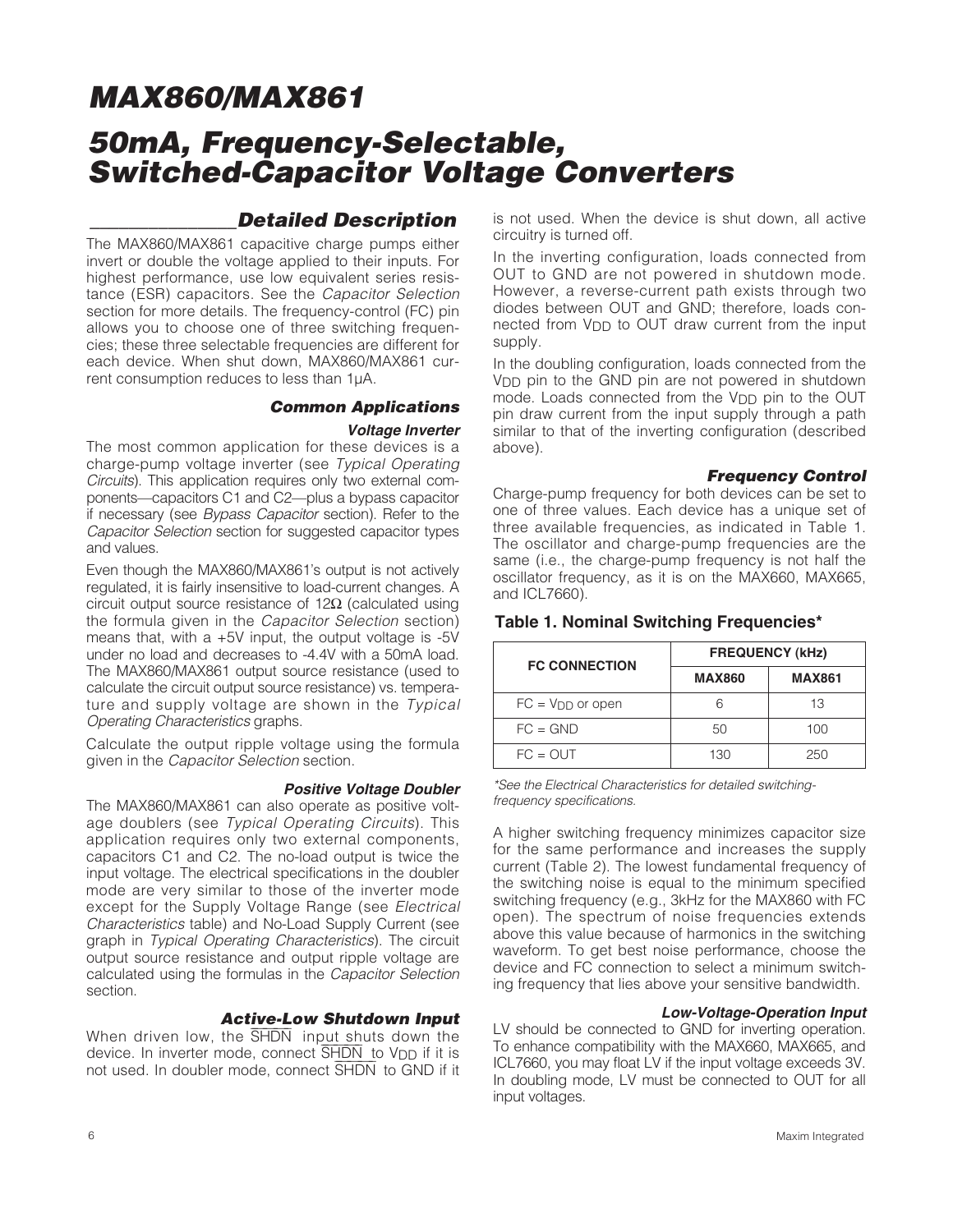## **50mA, Frequency-Selectable, Switched-Capacitor Voltage Converters**

| <b>ATTRIBUTE</b>                       | <b>LOWER</b><br><b>FREQUENCY</b> | <b>HIGHER</b><br><b>FREQUENCY</b> |
|----------------------------------------|----------------------------------|-----------------------------------|
| Output Ripple                          | Larger                           | Smaller                           |
| C <sub>1</sub> , C <sub>2</sub> Values | Larger                           | Smaller                           |
| <b>Supply Current</b>                  | Smaller                          | Larger                            |

#### **Table 2. Switching-Frequency Trade-Offs**

### **\_\_\_\_\_\_\_\_\_\_Applications Information**

#### **Capacitor Selection**

The MAX860/MAX861 are tested using 10µF capacitors for both C1 and C2, although smaller or larger values can be used (Table 3). Smaller C1 values increase the output resistance; larger values reduce the output resistance. Above a certain point, increasing the capacitance of C1 has a negligible effect (because the output resistance becomes dominated by the internal switch resistance and the capacitor ESR). Low-ESR capacitors provide the lowest output resistance and ripple voltage. The output resistance of the entire circuit (inverter or doubler) is approximately:

 $ROUT = RO + 4 \times ESRC1 + ESRC2 + 1 / (fs \times C1)$ 

where R<sub>O</sub> (the effective resistance of the MAX860/ MAX861's internal switches) is approximately 8 $\Omega$  and fs is the switching frequency. ROUT is typically 12Ω when using capacitors with  $0.2Ω$  ESR and fs, C1, and C2 values suggested in Table 3. When C1 and C2 are so large (or the switching frequency is so high) that the internal switch resistance dominates the output resistance, estimate the output resistance as follows:

 $ROUT = RO + 4 \times ESRC1 + ESRC2$ 

#### **Table 4. Low-ESR Capacitor Manufacturers**

A typical design procedure is as follows:

- 1) Choose C1 and C2 to be the same, for convenience.
- 2) Select fs:
	- a) If you want to avoid a specific noise frequency, choose fs appropriately.
	- b) If you want to minimize capacitor cost and size, choose a high fS.
	- c) If you want to minimize current consumption, choose a low fS.
- 3) Choose a capacitor based on Table 3, although higher or lower values can be used to optimize performance. Table 4 lists manufacturers who provide low-ESR capacitors.

| <b>NOMINAL FREQUENCY (kHz)</b> | C1, C2 $(\mu F)$ |
|--------------------------------|------------------|
| 6                              | 68               |
| 13                             | 47               |
| 50                             | 10               |
| 100                            | 4.7              |
| 130                            | 4.7              |
| 250                            | 2.2              |

**Table 3. Suggested Capacitor Values\***

\*In addition to Table 3, four graphs in the Typical Operating Characteristics section show typical output current for C1 and C2 capacitances ranging from 0.33µF to 22µF. Output current is plotted for inputs of 4.5V (5V - 10%) and 3.0V (3.3V - 10%), and also for 10% and 20% output droop from the ideal -VIN value.

| <b>MANUFACTURER-Series</b> | <b>PHONE</b>       | <b>FAX</b>         | <b>COMMENTS</b>                     |
|----------------------------|--------------------|--------------------|-------------------------------------|
| <b>AVX TPS Series</b>      | (803) 946-0629     | (803) 626-3123     | Low-ESR tantalum, SMT               |
| <b>AVX TAG Series</b>      | (803) 946-0629     | (803) 626-3123     | Low-cost tantalum, SMT              |
| Matsuo 267 Series          | (714) 969-2491     | (714) 960-6492     | Low-cost tantalum, SMT              |
| Sprague 595 Series         | (603) 224-1961     | (613) 224-1430     | Low-ESR tantalum, SMT               |
| Sanyo MV-GX Series         | $(619) 661 - 6835$ | $(619) 661 - 1055$ | Aluminum electrolytic, through hole |
| Sanyo CV-GX Series         | $(619) 661 - 6835$ | $(619) 661 - 1055$ | Aluminum electrolytic, SMT          |
| Nichicon PL Series         | (847) 843-7500     | (847) 843-2798     | Aluminum electrolytic, through hole |
| United Chemicon (Marcon)   | (847) 696-2000     | (847) 696-9278     | Ceramic SMT                         |
| <b>TDK</b>                 | (847) 390-4461     | (847) 390-4405     | Ceramic SMT                         |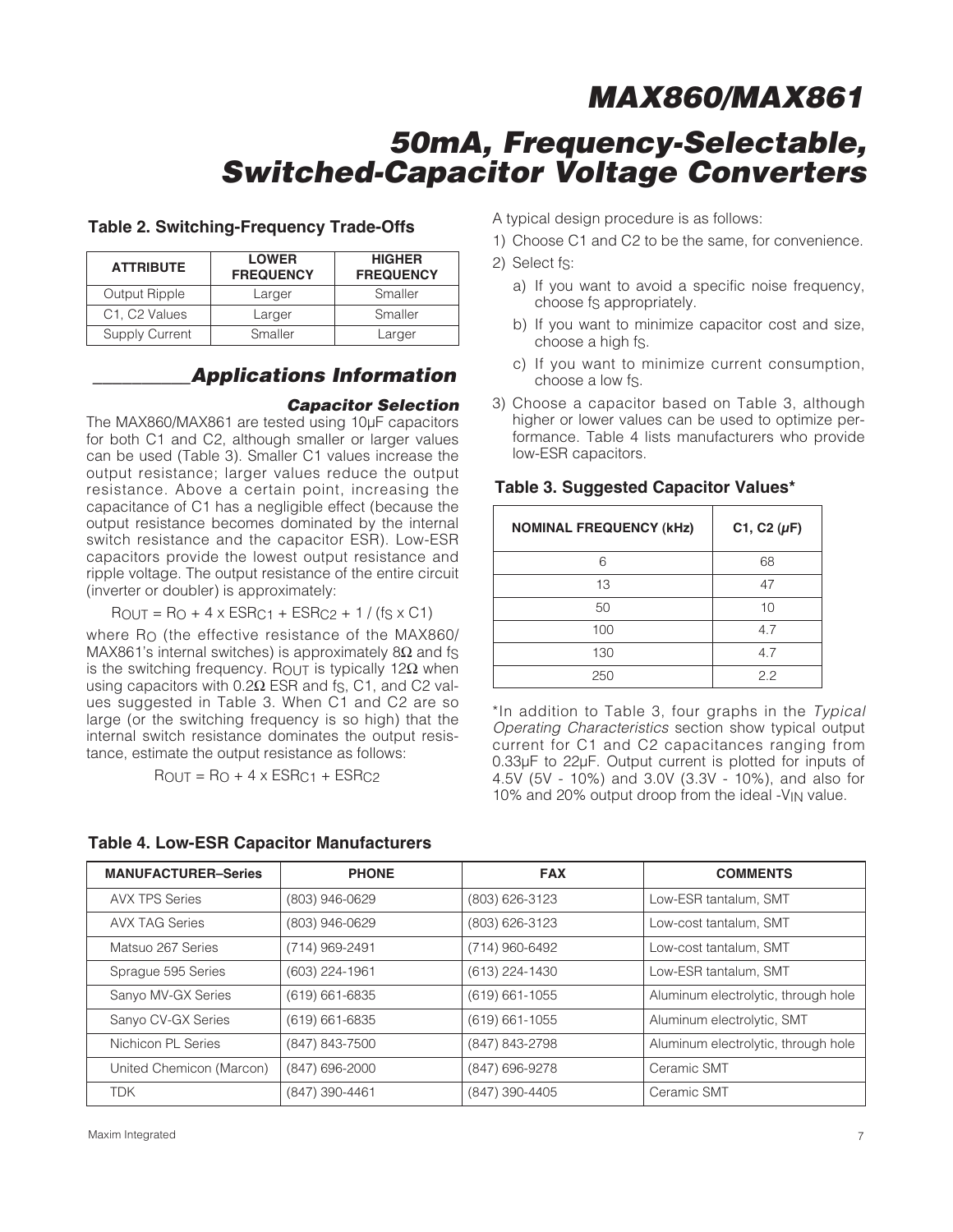## **MAX860/MAX861 50mA, Frequency-Selectable, Switched-Capacitor Voltage Converters**

#### **Flying Capacitor, C1**

Increasing the size of the flying capacitor reduces the output resistance.

#### **Output Capacitor, C2**

Increasing the size of the output capacitor reduces the output ripple voltage. Decreasing its ESR reduces both output resistance and ripple. Smaller capacitance values can be used if one of the higher switching frequencies is selected, if less than the maximum rated output current (50mA) is required, or if higher ripple can be tolerated. The following equation for peak-to-peak ripple applies to both the inverter and doubler circuits.

$$
V_{\text{RIPPLE}} = \frac{I_{\text{OUT}}}{2 \times f_{\text{S}} \times C2} + 2 \times I_{\text{OUT}} \times \text{ESR}_{\text{C2}}
$$

#### **Bypass Capacitor**

Bypass the incoming supply to reduce its AC impedance and the impact of the MAX860/MAX861's switching noise. The recommended bypassing depends on the circuit configuration and where the load is connected.

When the inverter is loaded from OUT to GND or the doubler is loaded from V<sub>DD</sub> to GND, current from the supply switches between 2 x  $I_{\text{OUT}}$  and zero. Therefore, use a large bypass capacitor (e.g., equal to the value of C1) if the supply has a high AC impedance.

When the inverter and doubler are loaded from  $V_{\text{DD}}$  to OUT, the circuit draws  $2 \times$  lout constantly, except for short switching spikes. A 0.1µF bypass capacitor is sufficient.

#### **Cascading Devices**

Two devices can be cascaded to produce an even larger negative voltage, as shown in Figure 1. The



Figure 1. Cascading MAX860s or MAX861s to Increase Output Voltage

unloaded output voltage is nominally  $-2 \times V_{\text{IN}}$ , but this is reduced slightly by the output resistance of the first device multiplied by the quiescent current of the second. The output resistance of the complete circuit is approximately five times the output resistance of a single MAX860/MAX861.

Three or more devices can be cascaded in this way, but output resistance rises dramatically, and a better solution is offered by inductive switching regulators (such as the MAX755, MAX759, MAX764, or MAX774). Connect LV as with a standard inverter circuit (see Pin Description).

The maximum load current and startup current of nth cascaded circuit must not exceed the maximum output current capability of (n-1)th circuit to ensure proper startup.

#### **Paralleling Devices**

Paralleling multiple MAX860s or MAX861s reduces the output resistance. As illustrated in Figure 2, each device requires its own pump capacitor (C1), but the reservoir capacitor (C2) serves all devices. C2's value should be increased by a factor of n, where n is the number of devices. Figure 2 shows the equation for calculating output resistance. An alternative solution is to use the MAX660 or MAX665, which are capable of supplying up to 100mA of load current. Connect LV as with a standard inverter circuit (see Pin Description).

#### **Combined Doubler/Inverter**

In the circuit of Figure 3, capacitors C1 and C2 form the inverter, while C3 and C4 form the doubler. C1 and C3 are the pump capacitors; C2 and C4 are the reservoir capacitors. Because both the inverter and doubler use part of the charge-pump circuit, loading either output causes both outputs to decline towards GND. Make



Figure 2. Paralleling MAX860s or MAX861s to Reduce Output Resistance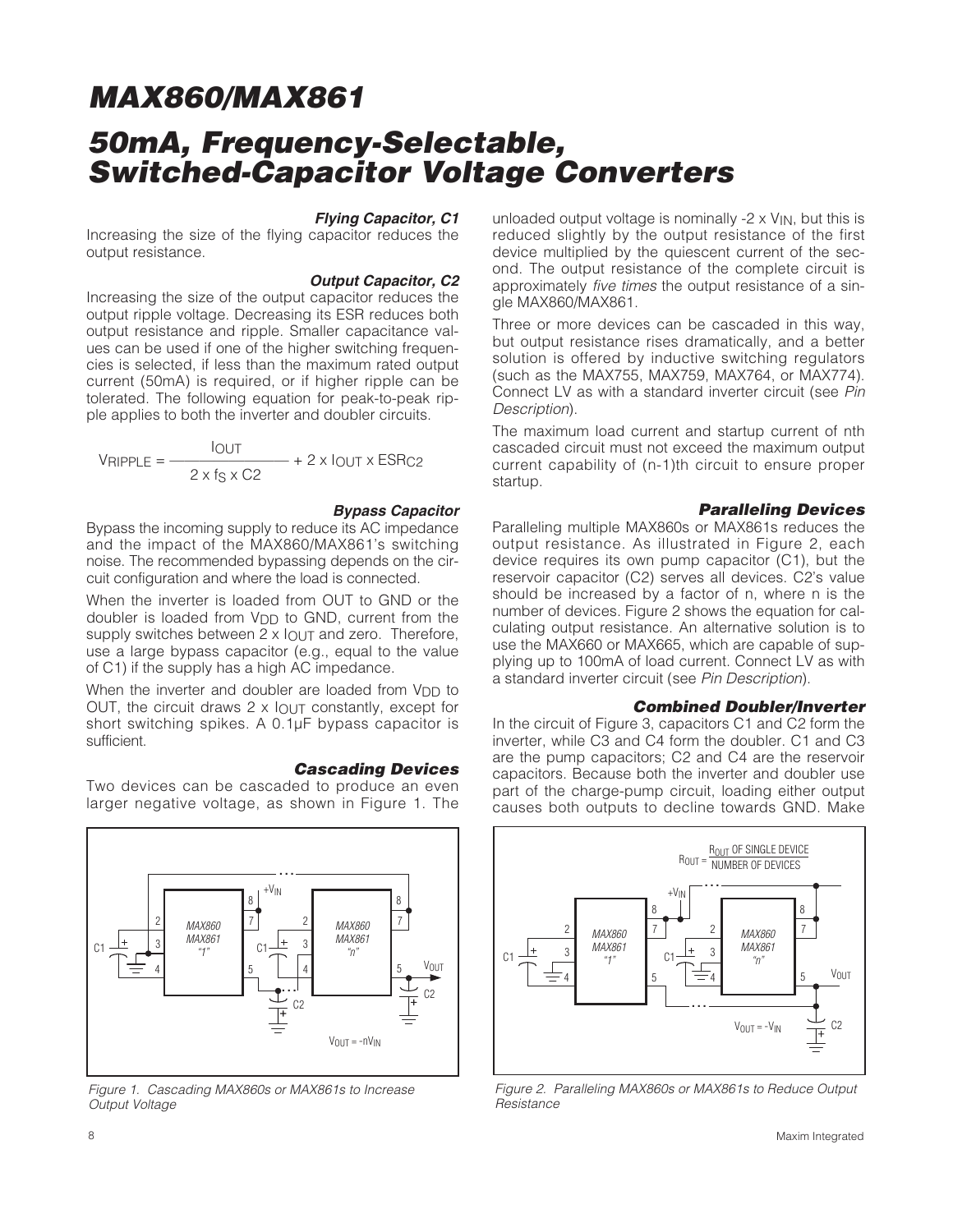## **50mA, Frequency-Selectable, Switched-Capacitor Voltage Converters**



Figure 3. Combined Doubler and Inverter

sure the sum of the currents drawn from the two outputs does not exceed 60mA. Connect LV as with a standard inverter circuit (see Pin Description).

#### **Compatibility with MAX660/MAX665/ICL7660**

The MAX860/MAX861 can be used in sockets designed for the MAX660, MAX665, and ICL7660 with a minimum of one wiring change. This section gives advice on installing a MAX860/MAX861 into a socket designed for one of the earlier devices.

The MAX660, MAX665, and ICL7660 have an OSC pin The MAX000, MAX000, and ICL7000 have all OSC pin<br>instead of SHDN. MAX660, MAX665, and ICL7660 normal operation is with OSC floating (although OSC can  $\frac{1}{2}$  be overdriven). If OSC is floating, pin 7  $\overline{\text{SHDN}}$  should be jumpered to V<sub>DD</sub> to enable the MAX860/MAX861 be jumpered to v<sub>DD</sub> to enable the MAX860/MAX861<br>permanently. Do not leave SHDN on the MAX860/ MAX861 floating.

The MAX860/MAX861 operate with FC either floating or connected to V<sub>DD</sub>, OUT, or GND; each connection defines the oscillator frequency. Thus, any of the normal MAX660, MAX665, or ICL7660 connections to pin 1 will work with the MAX860/MAX861, without modifications. Changes to the FC connection are only required if you want to adjust the operating frequency.

#### **Table 5. Product Selection Guide**

| <b>PART</b><br><b>NUMBER</b> | <b>OUTPUT</b><br><b>CURRENT</b><br>(mA) | <b>OUTPUT</b><br><b>RESISTANCE</b><br>$(\Omega)$ | <b>SWITCHING</b><br><b>FREQUENCY</b><br>(kHz) |
|------------------------------|-----------------------------------------|--------------------------------------------------|-----------------------------------------------|
| MAX660                       | 100                                     | 6.5                                              | 5/40                                          |
| MAX665                       | 100                                     | 6.5                                              | 5/40                                          |
| MAX860                       | 50                                      | 12                                               | 6/50/130                                      |
| MAX861                       | 50                                      | 12                                               | 13/100/250                                    |
| ICL7660                      | 10                                      | 55                                               | 5                                             |

### **\_\_\_\_\_\_\_\_\_\_\_\_\_\_\_\_\_\_\_Chip Topography**



PROCESS: BiCMOS SUBSTRATE CONNECTED TO V<sub>DD</sub>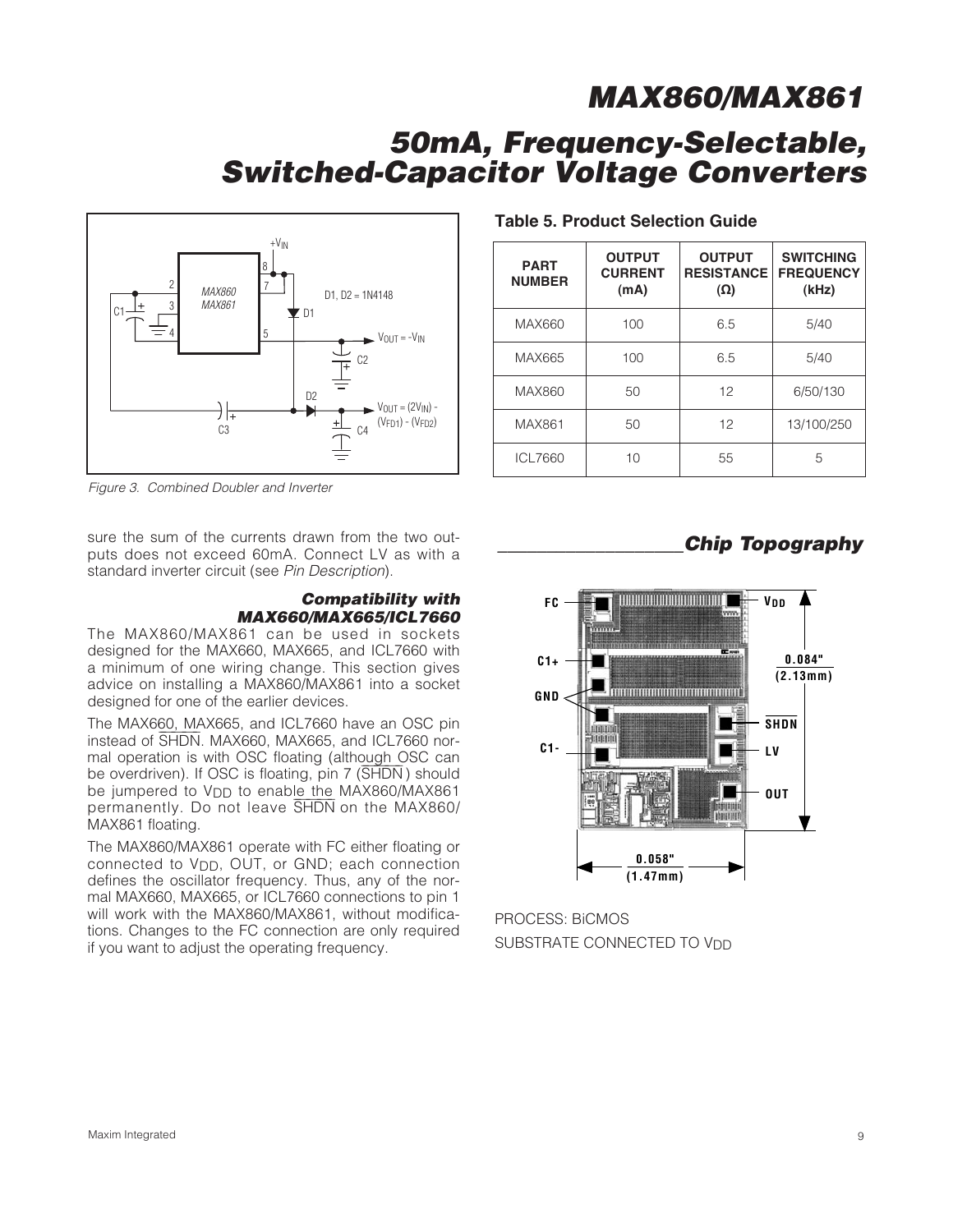## **MAX860/MAX861 50mA, Frequency-Selectable, Switched-Capacitor Voltage Converters**

### **Package Information**

For the latest package outline information and land patterns (footprints), go to **www.maximintegrated.com/packages**. Note that a "+", "#", or "-" in the package code indicates RoHS status only. Package drawings may show a different suffix character, but the drawing pertains to the package regardless of RoHS status.

| <b>PACKAGE TYPE</b> | <b>PACKAGE CODE</b> | <b>OUTLINE NO.</b> | <b>LAND</b><br><b>PATTERN NO.</b> |
|---------------------|---------------------|--------------------|-----------------------------------|
| 8 SO                | $S8-4$              | 21-0041            | 90-0096                           |
| 8 CDIP              | J8-2                | 21-0045            |                                   |
| 8 µMAX              | J8-1                | 21-0036            | 90-0092                           |